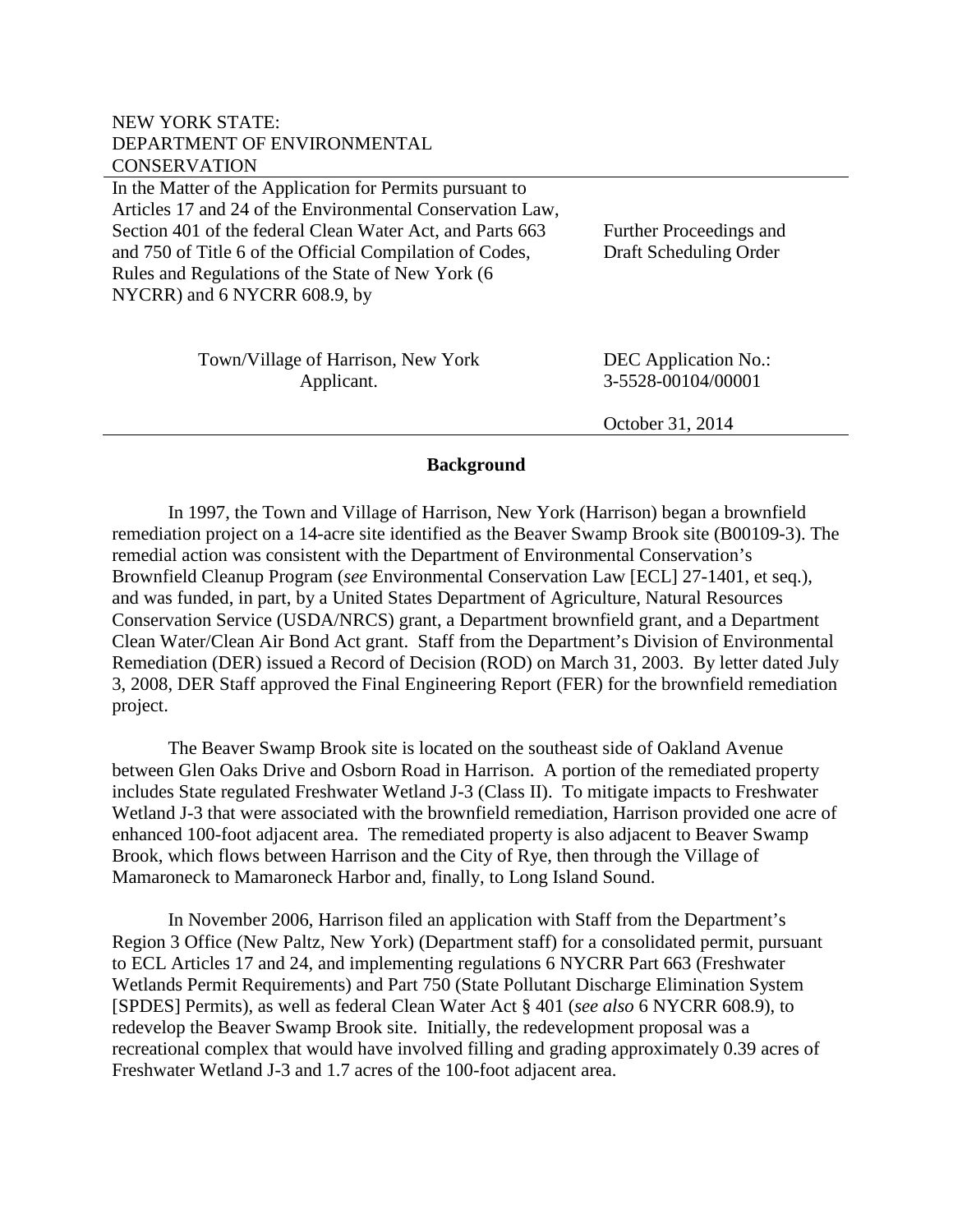Consistent with the requirements set forth in 6 NYCRR Part 624 (Permit Hearing Procedures), a legislative hearing and issues conference convened. The City of Rye, New York, (Rye) and Douglas B. Schaper filed petitions for full party status. Michael G. LaDore filed a petition for amicus status. On May 29, 2009, I ruled on issues and petitions for party status. On August 21, 2009, I issued a ruling concerning SEQRA compliance. Subsequently, on July 15, 2011, I issued supplemental rulings. After considering appeals and replies from the issues conference participants, the Commissioner issued an Interim Decision dated June 12, 2013.

On November 19, 2013, the matter was referred to mediation with the consent of the parties. In August 2014, the parties agreed that a mediated settlement could not be reached, and asked me to schedule the adjudicatory hearing.

#### **Proposed Modification**

With a cover letter dated August 19, 2014, Harrison filed a joint permit application and supporting documents with Department staff to modify the original redevelopment project for the Beaver Swamp Brook site. The August 19, 2014 proposed modification would reduce the size of the athletic fields and would reposition them in a manner to avoid undertaking any regulated activities within Freshwater Wetland J-3. The August 2014 proposed modification would limit grading and filling to 2.0 acres of the regulated adjacent area of the wetland; no grading or filling would take place within Freshwater Wetland J-3. To mitigate impacts to the portion of the adjacent area that would be graded and filled, the August 2014 proposed modification includes a 1.07-acre wetland buffer enhancement plan. The proposed enhancement plan would include removing all invasive plant species and replacing them with a combination of native plants and a seed mix to provide a vegetated buffer to the wetlands.

#### **Proceedings**

On August 28, 2014, I convened a telephone conference call with the parties to discuss the hearing schedule. During the August 28, 2014 telephone conference call, counsel for Harrison advised the parties about the recently filed joint permit application and proposed modification. Subsequent to the telephone conference call, counsel for Harrison circulated an electronic version of the joint permit application and supporting documents for the proposed modification to the parties and me.

Department staff reviewed Harrison's August 19, 2014 proposed modification. With a cover letter dated September 15, 2014, Department staff subsequently issued a Notice of Complete Application (NOCA), and instructed Harrison to publish the NOCA in *The Journal News*. In addition, the NOCA appeared in the Department's *Environmental Notice Bulletin* on September 17, 2014. The NOCA provided a public comment period of 15 days. With the NOCA, Department staff issued a Negative Declaration dated September 15, 2014, and a draft permit, which incorporated by reference the project plans for the proposed modification filed with Harrison's August 19, 2014 joint permit application. Department staff circulated these documents to the parties and me.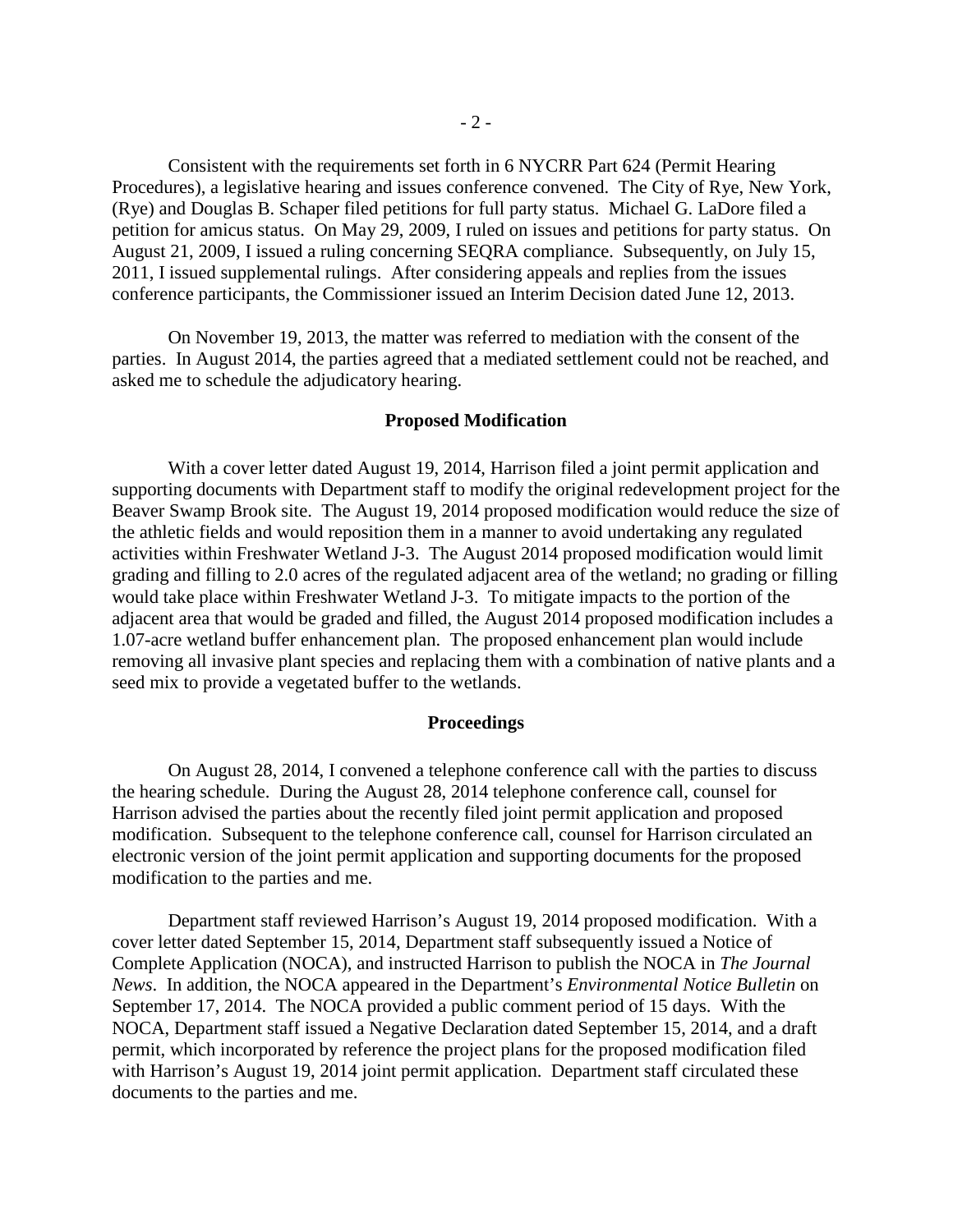In a letter dated September 18, 2014, I provided the parties with the opportunity to review and comment about Harrison's August 2014 proposed modification, and Department staff's draft permit conditions. I received the following comments. Harrison's counsel filed a letter dated October 3, 2014. Mr. Schaper filed a letter dated September 17, 2014 that the Office of Hearings and Mediation Services received on October 1, 2014. Counsel for Rye filed a letter dated October 10, 2014. In an email dated October 8, 2014, Mr. LaDore requested additional time to review and comment about Harrison's proposed modification and Department staff's draft permit. Mr. LaDore explained that he had been hospitalized since the end of August 2014, and was recently discharged. I granted Mr. LaDore's request, and requested that he advise me when he completed his review. The parties' comments are discussed below.

In an email dated October 27, 2014, counsel for Department staff advised that Department staff did not receive any comments in response to the September 15, 2014 NOCA about the August 2014 proposal from members of the public, other than the intervenors in this matter.

#### I. Harrison's Comments

In the October 3, 2014 letter, counsel for Harrison stated that Harrison does not object to any of the conditions outlined in Department staff's September 15, 2014 draft permit. Based on the proposed modification, Harrison argued there were no longer any issues for adjudication, and concluded that the hearing should be canceled.

With the proposed modification, Harrison explained that two of the four regulated activities related to the initial redevelopment of the Beaver Swamp Brook site would not be undertaken. These activities were grading and filling in the regulated freshwater wetland area. Pursuant to 6 NYCRR 663.4(d), Item No. 20 is "filling, including filling for agricultural purposes," and Item No. 25 is "grading and dredging not included in item 26." When these two regulated activities are proposed to be undertaken in a freshwater wetland, they are considered "incompatible with a wetland and its functions and benefits" (6 NYCRR 663.4[d][Levels of Compatibility]). When these two regulated activities are proposed to be undertaken in the adjacent area, however, they are considered "usually incompatible with a wetland and its functions or benefits, *although in some cases the proposed action may be insignificant enough to be compatible*" (6 NYCRR 663.4[d][Levels of Compatibility] [emphasis added]).

Based on the following, Harrison argued that the proposed filling and grading in adjacent area of Freshwater Wetland J-3 would meet the three compatibility tests outlined at 6 NYCRR  $663.5(e)(1)$ . First, the two incompatible activities proposed in the freshwater wetland were eliminated. Second, the August 19, 2014 proposed modification consists of two usually incompatible activities in the adjacent area. Harrison argued further that the weighing standards, outlined at 6 NYCRR 663.5(e)(2), were no longer relevant and, therefore, did not need to be considered because the August 19, 2014 proposed modification would meet the compatibility tests for permit issuance.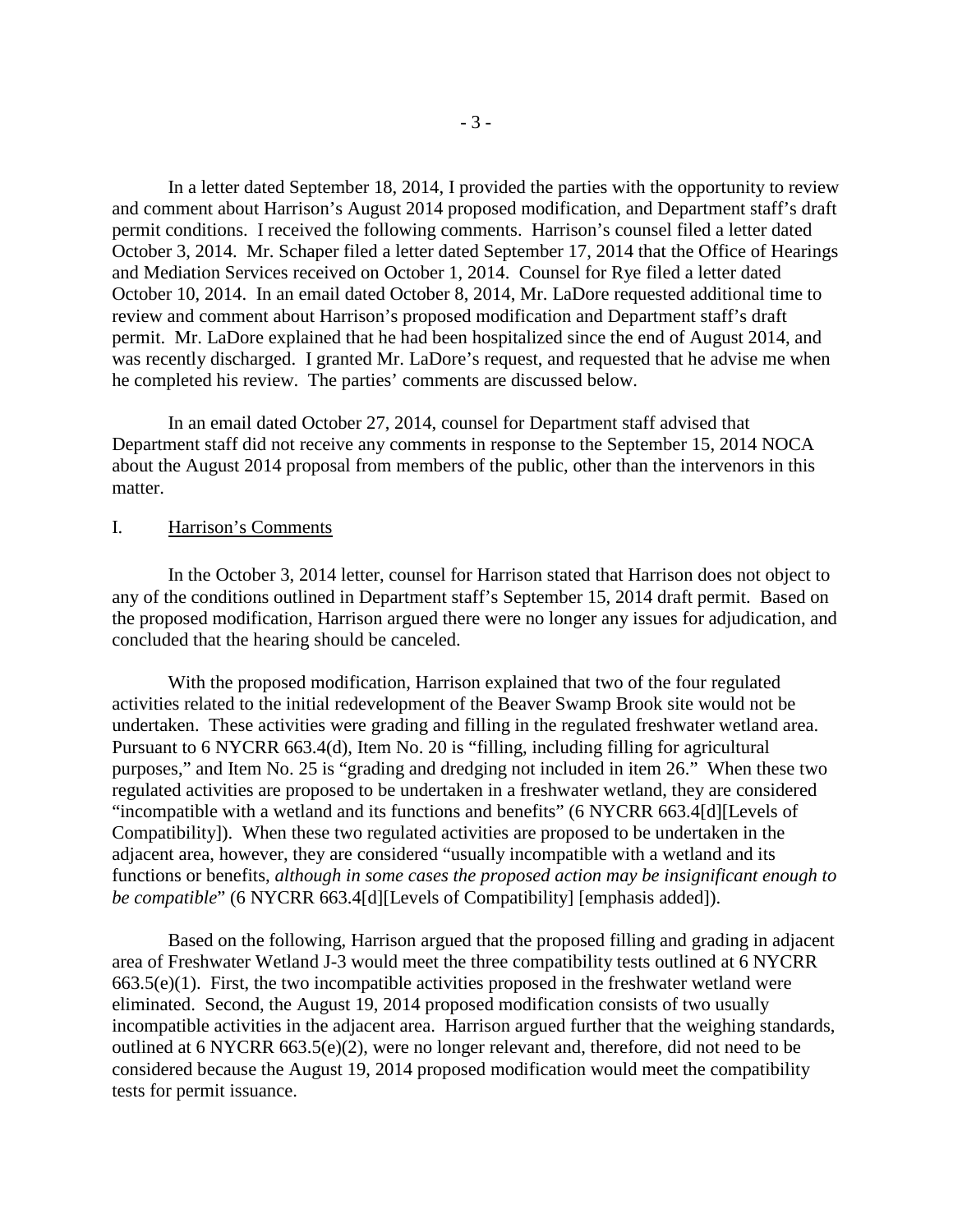To support its arguments, Harrison included a letter dated July 31, 2014 from Beth Evans, PWS, from Evans Associates, Environmental Consulting, Inc., and a project narrative prepared by Ms. Evans for the August 19, 2014 proposed modification.

### II. Intervenors' Comments

#### A. Douglas B. Schaper

In his September 17, 2014 letter, Mr. Schaper said that the freshwater wetlands at the site have been destroyed. He characterized the proposal as a development project rather than a restoration project. According to Mr. Schaper, the soils brought to the site as part of the remediation are not hydrologic. Consequently, Mr. Schaper explained that any groundcover growing on the site has very shallow roots that would require continuous and significant maintenance in the form of weed control and fertilizer.

With specific reference to Harrison's August 2014 EAF and the August 7, 2014 amended negative declaration, Mr. Schaper commented about the veracity of the statements and conclusions outlined in the two documents filed by Harrison. For example, contrary to Harrison's assertion at No. 6 on page 2 of 4 of Part 1 of the EAF, Mr. Schaper contended that the proposed action would not be consistent with the predominant character of the existing built or natural landscape. Mr. Schaper stated that Leonard Jackson Associates was a paid consultant, and that Department staff ignored "glaring conflicts of interest." With respect to Part 2 of the EAF, Mr. Schaper was similarly critical of Harrison's responses, and asserted that many adverse environmental impacts have already occurred at the site, and would be further exacerbated by the proposed development.

Mr. Schaper criticized Harrison's August 7, 2014 amended negative declaration. According to Mr. Schaper, the document "sets new standards for being disingenuous." He argued that Harrison and Department staff did not undertake any "real, objective analysis of the soils on the site since determining that the site did require a cleanup." Mr. Schaper observed that cattails used to grow on the site up to Oakland's Avenue and, now, there are none anywhere on the site.

### B. The City of Rye

In its October 10, 2014 letter, Rye objected to Department staff's September 15, 2014 negative declaration. These objections are discussed below in Section III(B).

In addition, Rye recommended amendments to Department staff's draft permit conditions Nos. 6, 8, and 10. With respect to draft condition No. 6, Rye stated that the draft permit should specifically outline what controls Harrison must implement to avoid contaminating Beaver Swam Brook. Rye noted that the site has a history with respect to soil and water contamination.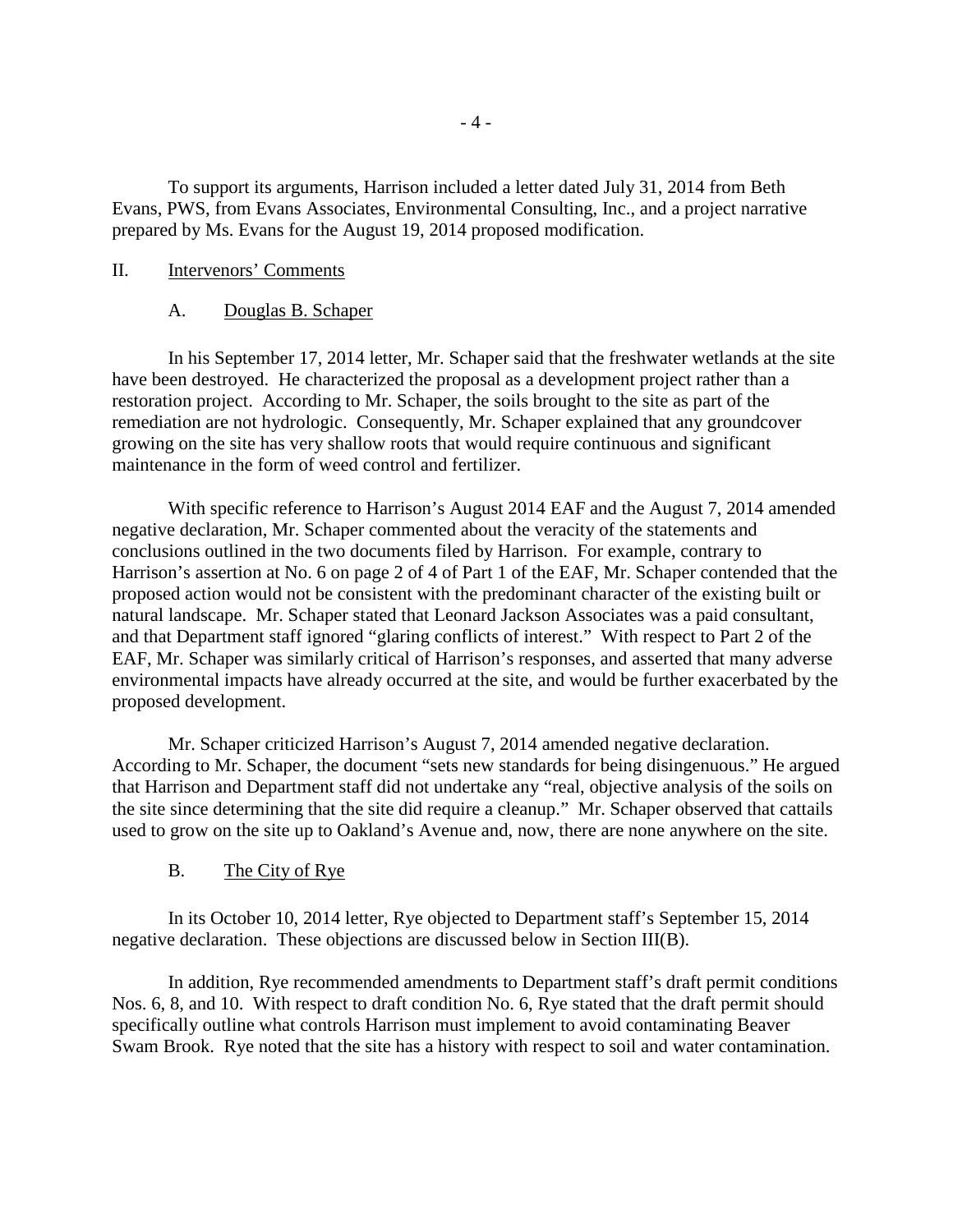Draft condition No. 8 would require Harrison to monitor the survival rate of the vegetation initially planted in the adjacent area and freshwater wetlands. If, after the first year, the survival rate is less than 85%, Harrison would be required to replace the lost vegetation. If, after subsequent years, the survival rate is less than 85%, or the increase in invasive species is greater than 10-15%, Harrison would be required to evaluate the reasons for these results and develop a remediation plan for Department staff's review. After Department staff reviews and approves the remediation plan, Harrison would be required to implement the approved plan. With respect to draft condition No. 8, Rye requested that Harrison be directed to provide copies of the required reports to Rye by December 31 of each year.

Draft condition No. 10 would require Harrison to monitor the soil elevations of fill in the adjacent wetlands for five years from the date of final grading. Monitoring would be required quarterly for the first year, and then annually for the next four years. The number and locations of monitoring stations are prescribed in the draft permit condition. The purpose of the monitoring is to assess any changes in the wetland soil elevations that may result from the displacement of subsurface material. The draft permit condition would require Harrison to present the monitoring data in a report, and to file two copies of the report, every year, by December 31 with the Region 3 Permit Administrator. If the data show that displacement has occurred and additional fill is needed to restore the elevation, Harrison would be required to provide written recommendations about how to remedy the displacement.

Rye requested copies of the reports that Harrison would be required to prepare pursuant to the terms of draft condition No. 10. Rye observed that the effective period of the draft permit is not known. Rye recommended that the monitoring outlined in draft condition No. 10 should be longer than five years. Rye also contended that this draft permit condition does not address concerns related to the project's potential impacts to the flood storage capacity of the site. Rye requested Department staff to undertake an in-depth review of the issues surrounding soil characteristics and flood storage capacity at the site.

With respect to the proposed modification, Rye argued that Harrison did not show how the Department's no-net-loss standard for wetlands would be met. Rye argued further that the proposed modification does not consider any mitigation measures or alternatives to the August 19, 2014 proposed modification. Rye concluded that the draft permit does not adequately address, or otherwise resolve, any of the issues initially proposed by Rye in its July 2007 petition and its October 2008 supplement.

Contrary to Harrison's assertion, Rye contended that the August 2014 proposed modification would not meet the three compatibility tests set forth in 6 NYCRR 663.4(e)(1). Rye argued that the proposed modification would not be compatible with the preservation, protection and conservation of Freshwater Wetland J-3 (*see* 6 NYCRR 663.4[e][1][i]). Rye said that Harrison should not be permitted to rely on the remediation project as the basis for meeting this compatibility test when on-going maintenance is already part of the remediation project.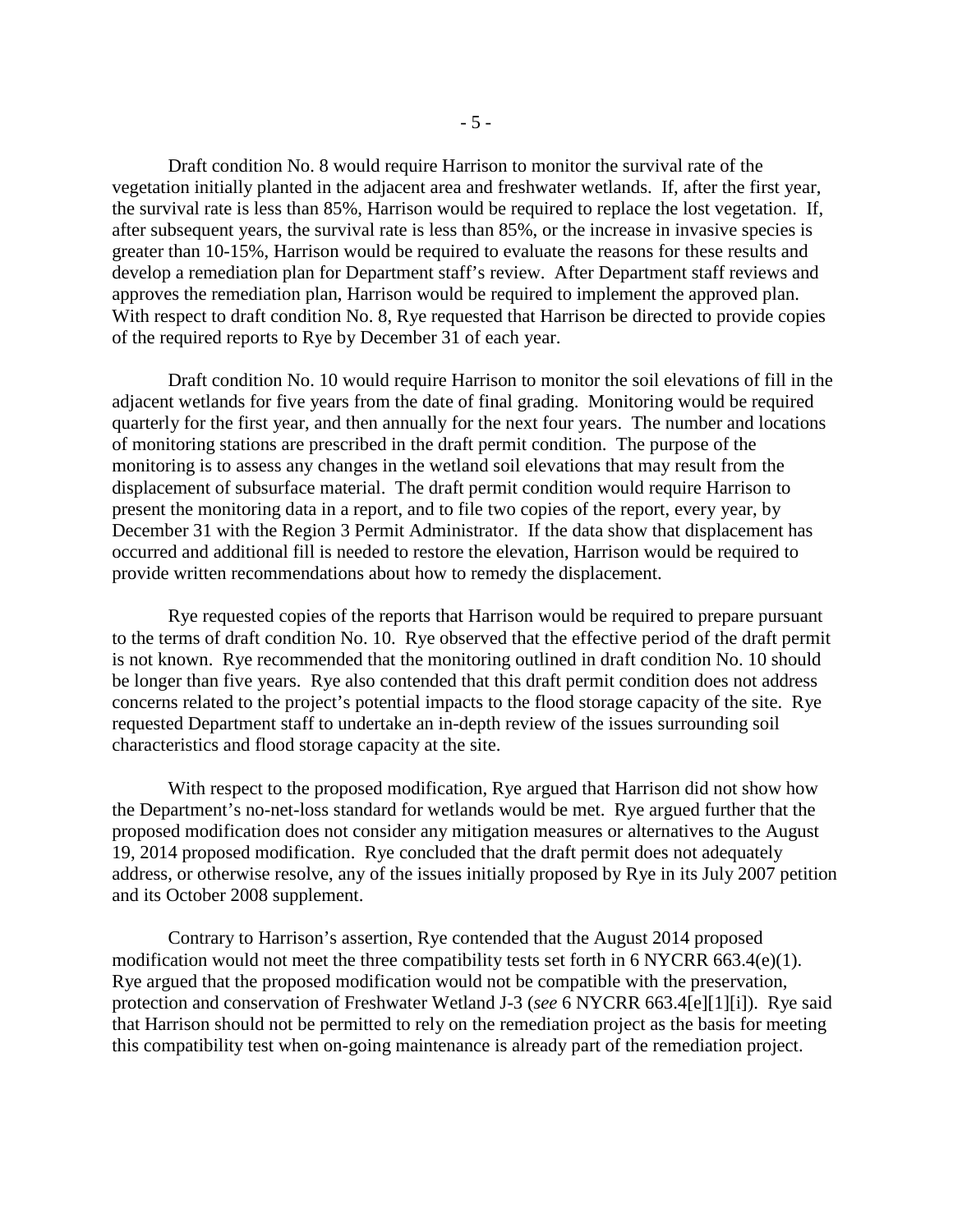Rye contended further that the proposed modification would degrade Freshwater Wetland J-3 (*see* 6 NYCRR 663.4[e][1][ii]) because the fill brought to the site as part of the remediation degraded the wetland in the first instance. Rye said that the draft permit conditions that would require Harrison to monitor the vegetation and soil displacement on the site would not mitigate impacts from the proposed modification.

With respect to the third compatibility standard (*see* 6 NYCRR 663.4[e][1][iii]), Rye argued that Harrison has not set forth any basis for why the proposed modification is needed. According to Rye, the public health and welfare would be better served by increasing the flood storage capacity of the site.

Finally, Rye requested that Harrison produce any additional computer-aided design (CAD) data that Harrison may have relied upon in developing the August 19, 2014 proposed modification.

# C. Mr. LaDore

Based on his petition and the discussion held at the July 24, 2007 issues conference, Mr. LaDore requested amicus status. I granted Mr. LaDore's request as noted in the May 29, 2009 rulings on issues and petitions for party status. The Commissioner affirmed this ruling in the June 12, 2013 Interim Decision.

Mr. LaDore's rights to participate in this proceeding are limited due to his amicus status (*see* 6 NYCRR 624.5[e][2]). As provided by the regulations, Mr. LaDore will have the right to attend the hearing and review the record. He may file a closing brief. However, he does not have the right to present witnesses or cross-examine other parties' witnesses. Because a hearing is necessary, Mr. LaDore may provide his comments about the August 19, 2014 proposed modification, and Department staff's draft permit and September 15, 2014 negative declaration at the end of the hearing in the form of a closing brief.

### III. Rulings on Issues for Adjudication

### A. Standards for Permit Issuance

Factual issues about the redevelopment of the Beaver Swamp Brook site persist. Therefore, an adjudicatory hearing about whether Harrison's August 19, 2014 proposed modification would meet the standards for permit issuance is necessary. The Commissioner's June 12, 2013 Interim Decision (at 9-10) is the starting point for determining the scope of the issues to be adjudicated.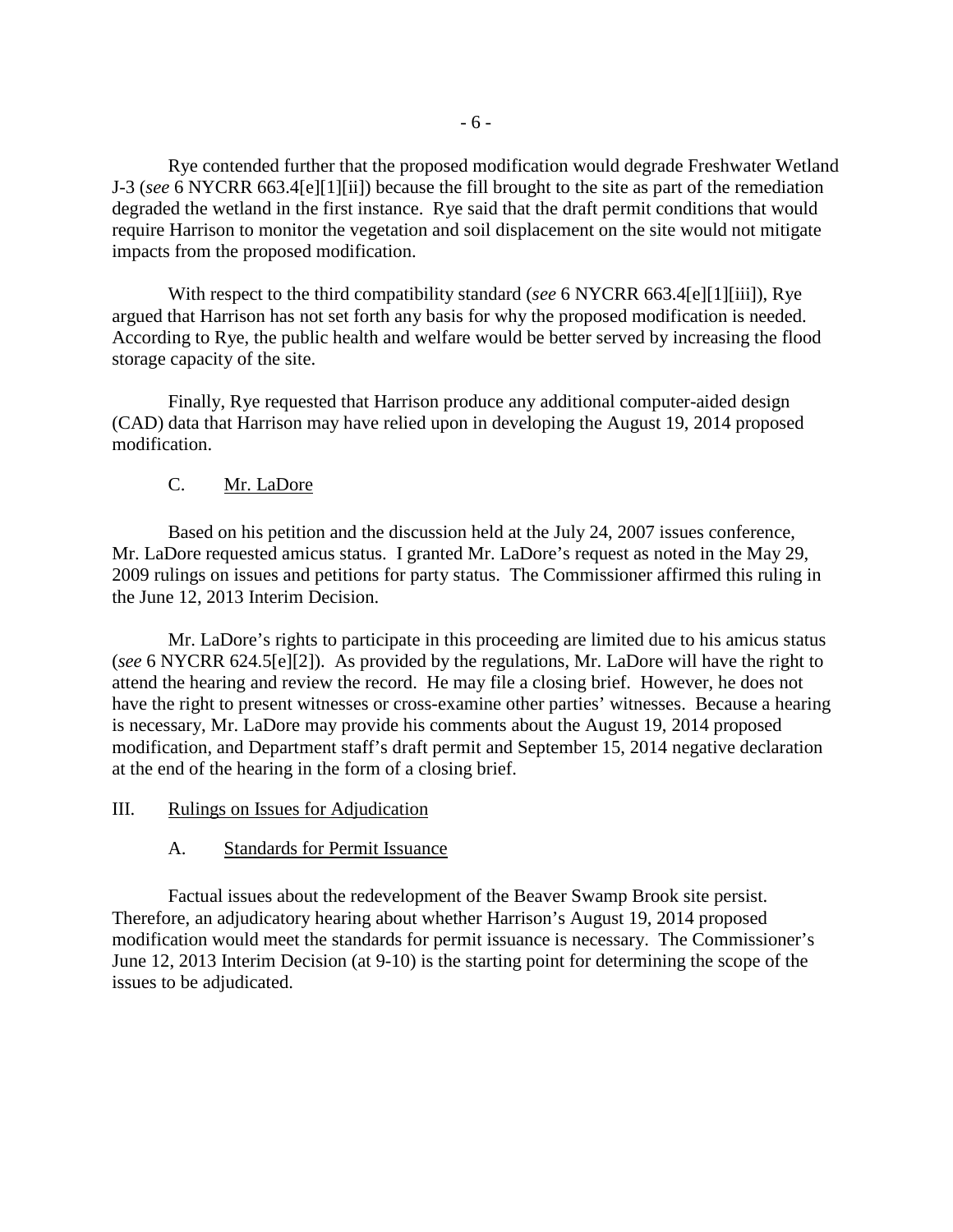### 1. Compatibility Standards

Based on the August 19, 2014 proposed modification, the regulated activities that remain are filling and grading a portion of the adjacent area of Freshwater Wetland J-3 (*see* 6 NYCRR 663.4[d][Items Nos. 20 and 25]). In the adjacent area, these regulated activities are considered usually incompatible. The parties dispute, however, whether the proposed modification is one of those cases, contemplated by the regulations, where the proposed actions may be insignificant enough to be compatible (*see* 6 NYCRR 663.4[d][Levels of Compatibility]). Harrison asserted that the actions associated with the proposed modification would be insignificant enough to be compatible. Department staff agrees with Harrison and, accordingly, Department staff developed the September 15, 2014 draft permit. The City of Rye and Mr. Schaper, however, disagree. Therefore, at issue is whether the August 19, 2014 proposed modification would meet the three compatibility tests outlined at  $6$  NYCRR  $663.5(e)(1)$ .

#### 2. Weighing Standards

Harrison's contention that the weighing standards no longer apply is premised on the following. First, all regulated activities would take place in the adjacent area of Freshwater Wetland J-3. Second, the regulated activities associated with the proposed modification would be insignificant in this case. Such a contention depends upon whether Harrison can demonstrate that the proposed modification would meet the three compatibility standards outlined at 6 NYCRR  $663.5(e)(1)$ . This contention is rebuttable. If Harrison cannot demonstrate compatibility, then the weighing standards outlined at 6 NYCRR 663.5(e)(2) must be adequately addressed in order to obtain a permit (*see* 6 NYCRR 663.5[e][2]). Therefore, at the adjudicatory hearing, the parties will have the opportunity to develop a record about whether the August 19, 2014 proposed modification would meet the weighing standards outlined at 6 NYCRR 663.5(e)(2) for a Class II wetland. (*See* Commissioner's June 12, 2013 Interim Decision at 9- 10.)

#### B. Environmental Review

The application materials for the proposed modification included an amended negative declaration dated August 7, 2014 issued by Harrison as the lead agency. As an involved agency, Department staff also issued a negative determination on September 15, 2014. In their respective correspondence, Mr. Schaper and Rye objected to Harrison's August 7, 2014 amended negative declaration, and to Department staff's September 15, 2014 negative declaration.

The May 29, 2009 ruling on issues and party status (at 42-46) discussed the issues proposed by the intervening parties about Harrison's compliance with the requirements outlined in the State Environmental Quality Review Act (SEQRA). On August 21, 2009, I issued a ruling concerning SEQRA compliance. The July 15, 2011 supplemental rulings on issues for adjudication (at 4-9) further discussed issues related to SEQRA.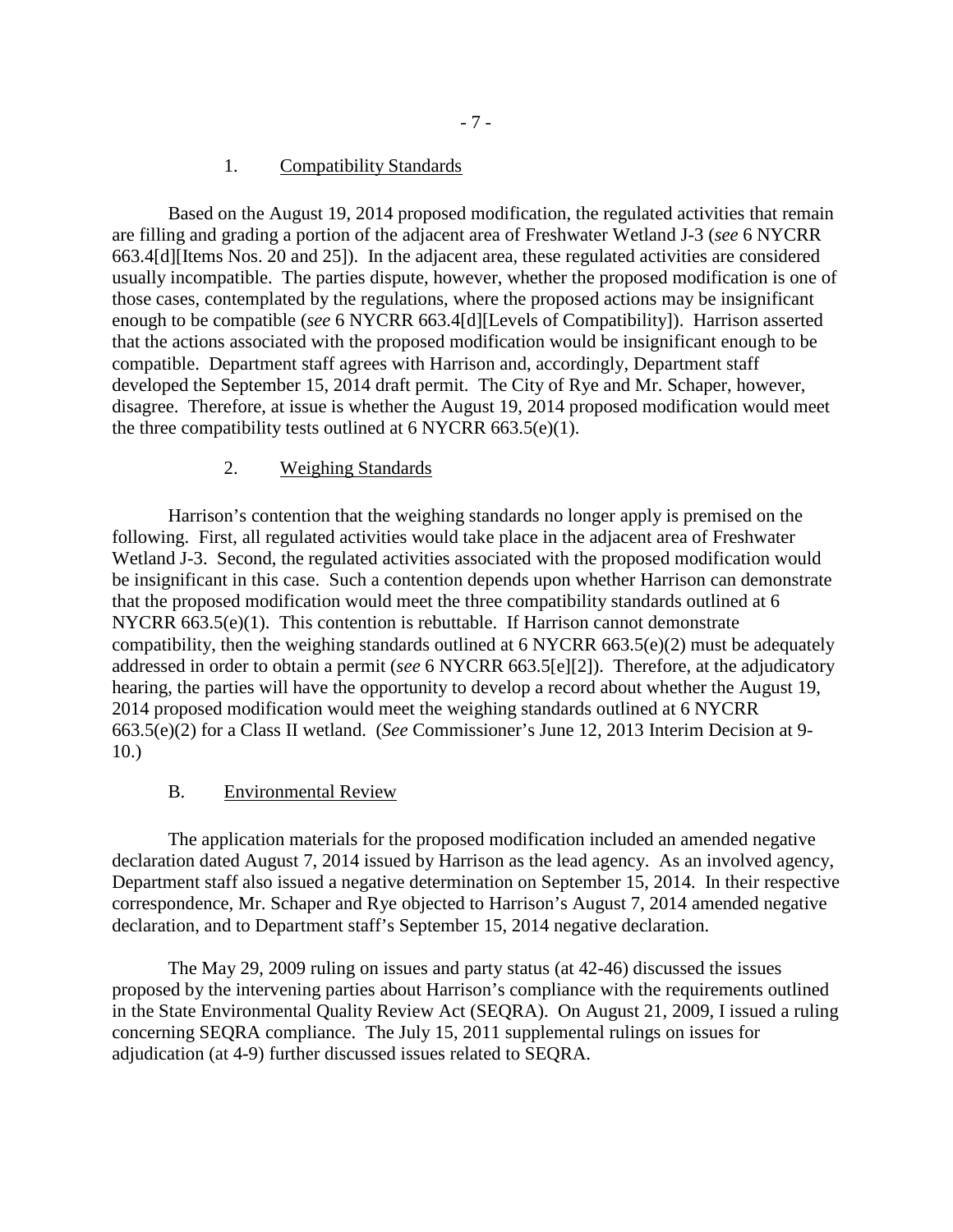In the June 12, 2013 Interim Decision (at 7), the Commissioner determined that Harrison's SEQRA review including its June 2004 negative declaration were beyond the scope of this proceeding (*see also* 6 NYCRR 624.4[c][6][ii][*a*]). In addition, the Commissioner determined (*see* June 12, 2013 Interim Decision at 7) that Department staff's March 8, 2011 negative declaration was not irrational or otherwise affected by an error of law (*see* 6 NYCRR 624.4[c][6][i][*a*]).

As with Harrison's June 2004 negative declaration, the August 7, 2014 amended negative declaration is beyond the scope of this proceeding (*see* 6 NYCRR 624.4[c][6][ii][*a*]). Therefore, Harrison's August 7, 2014 amended negative declaration will not be addressed in this proceeding.

Rye argued in its October [1](#page-7-0)0, 2014 letter<sup>1</sup> that Department staff did not undertake the requisite hard look required by the applicable statute and regulations. In its letter, under the heading, *SEQRA Related Issues – Negative Declaration*, Rye characterized Department staff's September 15, 2014 negative declaration as "incredible."

Specifically with respect to *Impacts on Land, Surface Water, and Groundwater* (*see* page 1 of 4, September 15, 2014 negative declaration), Rye asserted that Department staff inappropriately concluded that the August 19, 2014 proposed modification would not adversely impact Beaver Swamp Brook because the area around the site is already densely developed with impervious surfaces. Rye noted there is a flooding issue associated with this part of Beaver Swamp Brook that would be exacerbated with the addition of every square foot of impervious surface. According to Rye, "DEC and Harrison are turning a blind eye to the additional cumulative impacts that each and every square foot of impervious surface add."

With respect to *Traffic* (*see* page 3 of 4, September 15, 2014 negative declaration), Rye noted further that Harrison had recently approved development projects in the downtown area and in the area near the MTA train station. Rye contended that the potential traffic impacts associated with these recent development projects were not considered in Harrison's traffic study, which had been undertaken 3½ years ago. According to Rye, Harrison's traffic study is not an adequate basis for Department staff to conclude that no significant adverse impacts to traffic are expected to result from the August 19, 2014 proposed modification.

The scope of the review of Department staff's September 15, 2014 negative declaration is prescribed by 6 NYCRR 624.4(c)(6)(i)(*a*). Any review is limited to whether the SEQRA determination was irrational or otherwise affected by an error or law. Based on their respective comments, I conclude that Rye and Mr. Schaper are asserting that Department staff's September 15, 2014 negative declaration is irrational. Therefore, before I can decide this legal question, Department staff and Harrison will have the opportunity to respond to the intervenors' comments concerning the September 15, 2014 negative declaration with respect to the following two topics. The first relates to impacts on land, surface water, and groundwater (*see* page 1 of 4, September 15, 2014 negative declaration), and the second is traffic (*see* page 3 of 4, September 15, 2014

 $\overline{a}$ 

<span id="page-7-0"></span><sup>&</sup>lt;sup>1</sup> Rye did not number the pages of its October 10, 2014 letter.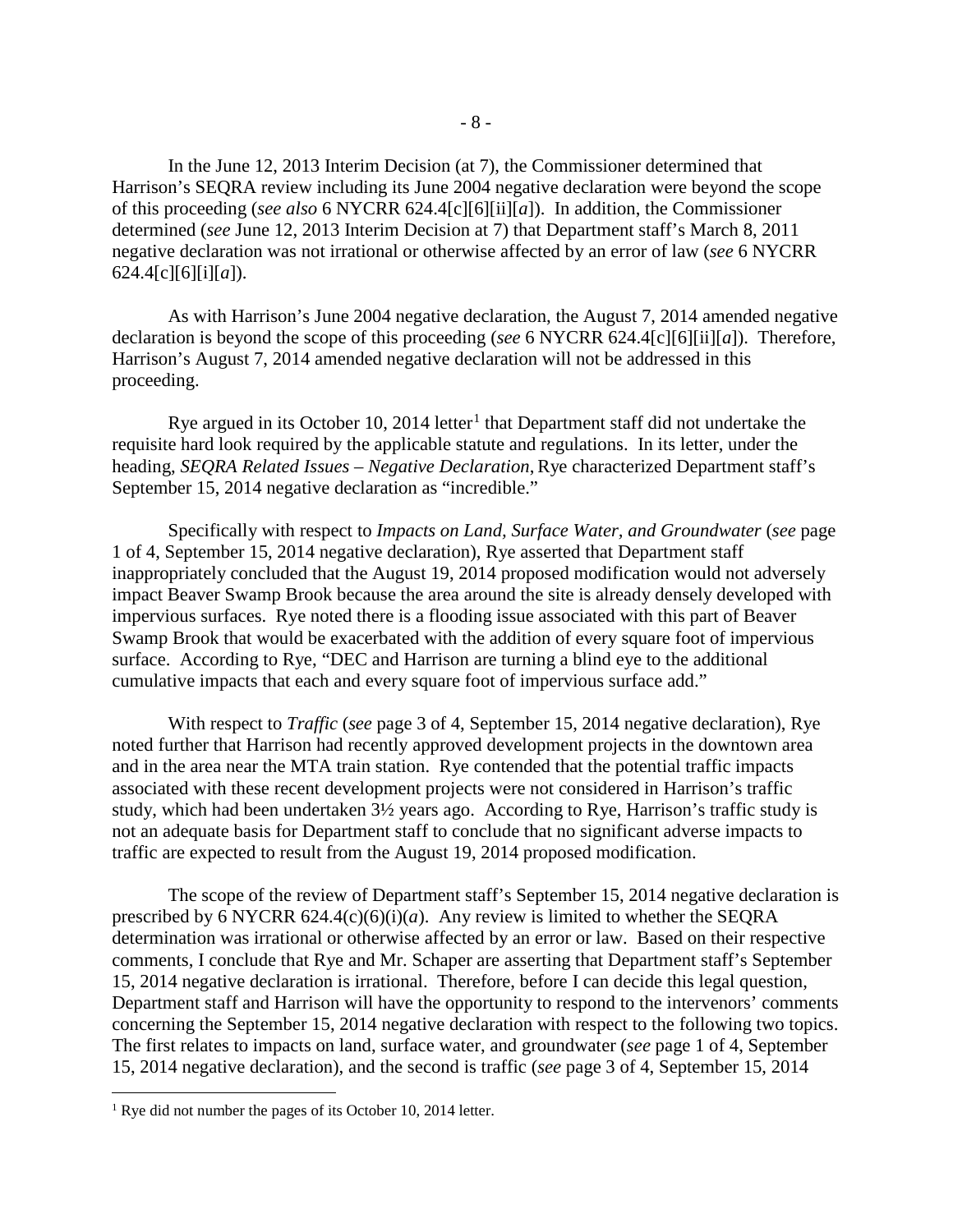negative declaration). The date for the response is identified below in the proposed scheduling order. I will rule on this issue before the hearing commences.

# IV. Appeals

These issues rulings are appealable pursuant to 6 NYCRR 624.8(d)(2)(i) (*also see* 6 NYCRR 624.6[e]). However, I will not adjourn the hearing while any appeals are pending (*see* 6 NYCRR 624.8[d][7]).

## V. Draft Scheduling Order

I would like to schedule a telephone conference call with the parties during the second week in November (12, 13, or 14) to discuss the following hearing schedule.

| Telephone Conference<br>Call                                                                                              | November 12, 13 or 14 | The purpose of the conference call is to<br>discuss the hearing schedule                                                                                                                                                                              |
|---------------------------------------------------------------------------------------------------------------------------|-----------------------|-------------------------------------------------------------------------------------------------------------------------------------------------------------------------------------------------------------------------------------------------------|
| Response to Mr. Schaper's<br>and Rye's comments<br>about Department staff's<br>September 15, 2014<br>negative declaration | December 5, 2014      | Responses are authorized from<br>Department staff and Harrison. No<br>further submissions are authorized.                                                                                                                                             |
| Service of Discovery<br>Demands                                                                                           | December 19, 2014     | The parties served discovery demands in<br>July 2013. They were held in abeyance<br>while the matter was mediated. Are the<br>July 2013 demands relevant given the<br>proposed modification? Do the parties<br>need to revise their initial requests? |
| <b>Response to Discovery</b><br>Demands                                                                                   | January 19, 2015      |                                                                                                                                                                                                                                                       |
| <b>Adjudicatory Hearing</b>                                                                                               | February 9-13, 2015   | Hearing held in Harrison, New York.<br>The hearing will continue from day to<br>day until it is completed.                                                                                                                                            |

## **Draft Scheduling Order**